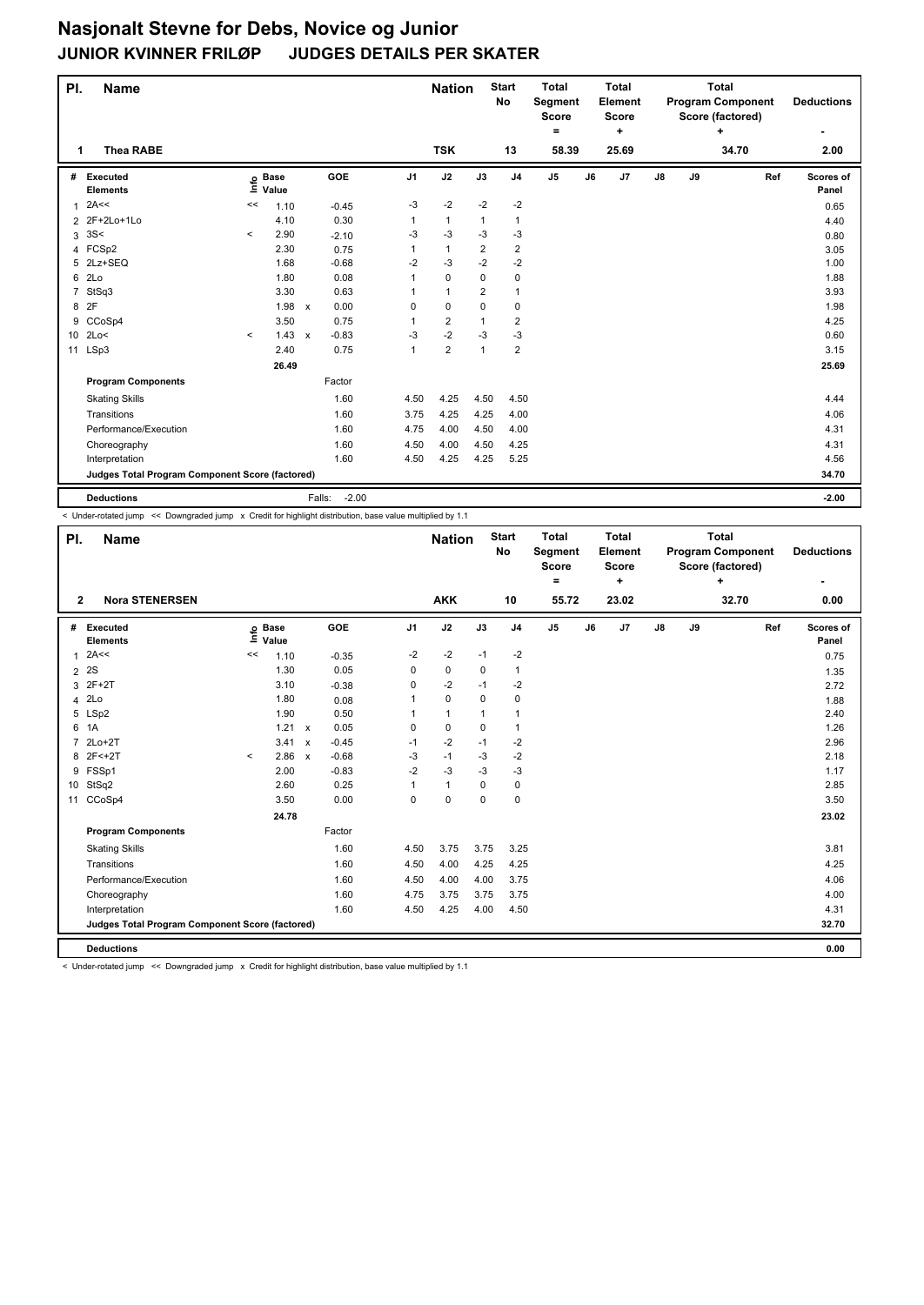| PI.            | <b>Name</b>                                     |         |                            |                         |                | <b>Nation</b>  |             | <b>Start</b><br>No | <b>Total</b><br>Segment<br><b>Score</b><br>$\equiv$ |    | <b>Total</b><br>Element<br><b>Score</b><br>÷ |               |    | <b>Total</b><br><b>Program Component</b><br>Score (factored)<br>÷ |     | <b>Deductions</b>  |
|----------------|-------------------------------------------------|---------|----------------------------|-------------------------|----------------|----------------|-------------|--------------------|-----------------------------------------------------|----|----------------------------------------------|---------------|----|-------------------------------------------------------------------|-----|--------------------|
| 3              | <b>Jemima RASMUSS</b>                           |         |                            |                         |                | <b>AKK</b>     |             | 12                 | 55.31                                               |    | 24.51                                        |               |    | 32.80                                                             |     | 2.00               |
| #              | <b>Executed</b><br><b>Elements</b>              |         | e Base<br>E Value<br>Value | GOE                     | J <sub>1</sub> | J2             | J3          | J <sub>4</sub>     | J <sub>5</sub>                                      | J6 | J7                                           | $\mathsf{J}8$ | J9 |                                                                   | Ref | Scores of<br>Panel |
| $\mathbf{1}$   | 2A<                                             | $\,<$   | 2.30                       | $-1.50$                 | $-3$           | $-3$           | $-3$        | $-3$               |                                                     |    |                                              |               |    |                                                                   |     | 0.80               |
| 2              | 3S<<                                            | <<      | 1.30                       | $-0.60$                 | $-3$           | $-3$           | $-3$        | $-3$               |                                                     |    |                                              |               |    |                                                                   |     | 0.70               |
|                | 3 2S+2T+2T<<                                    | <<      | 3.00                       | $-0.25$                 | $-1$           | $-1$           | $-2$        | $-1$               |                                                     |    |                                              |               |    |                                                                   |     | 2.75               |
| 4              | FSSp3                                           |         | 2.60                       | 0.50                    | 1              | $\mathbf{1}$   | 1           | $\mathbf{1}$       |                                                     |    |                                              |               |    |                                                                   |     | 3.10               |
| 5              | 2Lz                                             |         | 2.10                       | 0.30                    |                | 1              | $\mathbf 1$ | 1                  |                                                     |    |                                              |               |    |                                                                   |     | 2.40               |
| 6              | CCoSp4                                          |         | 3.50                       | 0.50                    |                | $\mathbf{1}$   | 1           | $\mathbf{1}$       |                                                     |    |                                              |               |    |                                                                   |     | 4.00               |
| $\overline{7}$ | 2Lo+1Lo                                         |         | $2.53 \times$              | 0.00                    | $\Omega$       | $\mathbf 0$    | $\Omega$    | 0                  |                                                     |    |                                              |               |    |                                                                   |     | 2.53               |
| 8              | 2Lz<<                                           | <<      | 0.66                       | $-0.30$<br>$\mathsf{x}$ | $-3$           | $-3$           | $-3$        | $-3$               |                                                     |    |                                              |               |    |                                                                   |     | 0.36               |
| 9              | StSq3                                           |         | 3.30                       | 0.75                    | 1              | $\overline{2}$ | 2           | 1                  |                                                     |    |                                              |               |    |                                                                   |     | 4.05               |
|                | 10 2Lo<+2T<                                     | $\prec$ | 2.42 x                     | $-0.60$                 | $-2$           | $-2$           | $-2$        | $-2$               |                                                     |    |                                              |               |    |                                                                   |     | 1.82               |
|                | 11 LSp1                                         |         | 1.50                       | 0.50                    | $\mathbf{1}$   | $\overline{2}$ | $\mathbf 0$ | $\mathbf{1}$       |                                                     |    |                                              |               |    |                                                                   |     | 2.00               |
|                |                                                 |         | 25.21                      |                         |                |                |             |                    |                                                     |    |                                              |               |    |                                                                   |     | 24.51              |
|                | <b>Program Components</b>                       |         |                            | Factor                  |                |                |             |                    |                                                     |    |                                              |               |    |                                                                   |     |                    |
|                | <b>Skating Skills</b>                           |         |                            | 1.60                    | 4.00           | 4.00           | 4.25        | 4.00               |                                                     |    |                                              |               |    |                                                                   |     | 4.06               |
|                | Transitions                                     |         |                            | 1.60                    | 3.50           | 4.00           | 4.25        | 4.25               |                                                     |    |                                              |               |    |                                                                   |     | 4.00               |
|                | Performance/Execution                           |         |                            | 1.60                    | 3.75           | 4.25           | 4.25        | 3.75               |                                                     |    |                                              |               |    |                                                                   |     | 4.00               |
|                | Choreography                                    |         |                            | 1.60                    | 4.25           | 4.00           | 4.00        | 4.50               |                                                     |    |                                              |               |    |                                                                   |     | 4.19               |
|                | Interpretation                                  |         |                            | 1.60                    | 4.00           | 4.25           | 4.25        | 4.50               |                                                     |    |                                              |               |    |                                                                   |     | 4.25               |
|                | Judges Total Program Component Score (factored) |         |                            |                         |                |                |             |                    |                                                     |    |                                              |               |    |                                                                   |     | 32.80              |
|                | <b>Deductions</b>                               |         |                            | $-2.00$<br>Falls:       |                |                |             |                    |                                                     |    |                                              |               |    |                                                                   |     | $-2.00$            |

< Under-rotated jump << Downgraded jump x Credit for highlight distribution, base value multiplied by 1.1

| PI.            | <b>Name</b>                                     |                            |                                      |                | <b>Nation</b> |          | <b>Start</b><br><b>No</b> | <b>Total</b><br>Segment<br><b>Score</b><br>۰ |    | <b>Total</b><br>Element<br><b>Score</b><br>÷ |               |    | <b>Total</b><br><b>Program Component</b><br>Score (factored)<br>÷ |     | <b>Deductions</b>  |
|----------------|-------------------------------------------------|----------------------------|--------------------------------------|----------------|---------------|----------|---------------------------|----------------------------------------------|----|----------------------------------------------|---------------|----|-------------------------------------------------------------------|-----|--------------------|
| 4              | <b>Heidi LILLESÆTER</b>                         |                            |                                      |                | <b>SIL</b>    |          | 11                        | 54.52                                        |    | 24.72                                        |               |    | 30.80                                                             |     | 1.00               |
| #              | <b>Executed</b><br><b>Elements</b>              | e Base<br>E Value<br>Value | <b>GOE</b>                           | J <sub>1</sub> | J2            | J3       | J <sub>4</sub>            | J <sub>5</sub>                               | J6 | J7                                           | $\mathsf{J}8$ | J9 |                                                                   | Ref | Scores of<br>Panel |
| $\mathbf{1}$   | 3S                                              | 4.20                       | $-2.10$                              | -3             | $-3$          | -3       | $-3$                      |                                              |    |                                              |               |    |                                                                   |     | 2.10               |
| $\overline{2}$ | 1A                                              | 1.10                       | 0.00                                 | 0              | $\mathbf 0$   | 0        | 0                         |                                              |    |                                              |               |    |                                                                   |     | 1.10               |
| 3              | 2F+2T+2T                                        | 4.40                       | $-0.15$                              | $\Omega$       | $\Omega$      | $-1$     | $-1$                      |                                              |    |                                              |               |    |                                                                   |     | 4.25               |
|                | 4 FSSp3                                         | 2.60                       | $-0.15$                              | $-1$           | 0             | $\Omega$ | $-1$                      |                                              |    |                                              |               |    |                                                                   |     | 2.45               |
| 5              | $2Lo+2T$                                        | 3.41 x                     | 0.00                                 | $\Omega$       | $\mathbf 0$   | 0        | 0                         |                                              |    |                                              |               |    |                                                                   |     | 3.41               |
| 6              | 2F                                              | 1.98                       | $-0.08$<br>$\boldsymbol{\mathsf{x}}$ | 0              | $\mathbf 0$   | 0        | $-1$                      |                                              |    |                                              |               |    |                                                                   |     | 1.90               |
| $\overline{7}$ | CoSp2                                           | 2.00                       | 0.25                                 | 0              | $\mathbf{1}$  | 0        | $\mathbf{1}$              |                                              |    |                                              |               |    |                                                                   |     | 2.25               |
| 8              | 2F                                              | 1.98                       | 0.08<br>$\boldsymbol{\mathsf{x}}$    | 1              | 0             | 0        | 0                         |                                              |    |                                              |               |    |                                                                   |     | 2.06               |
| 9              | 2Lo                                             | 1.98                       | 0.00<br>$\boldsymbol{\mathsf{x}}$    | $\Omega$       | 0             | 0        | 0                         |                                              |    |                                              |               |    |                                                                   |     | 1.98               |
| 10             | StSq1                                           | 1.80                       | 0.25                                 | 1              | $\pmb{0}$     | 0        | 1                         |                                              |    |                                              |               |    |                                                                   |     | 2.05               |
| 11             | FCCoSp1                                         | 2.00                       | $-0.83$                              | $-2$           | $-3$          | -3       | -3                        |                                              |    |                                              |               |    |                                                                   |     | 1.17               |
|                |                                                 | 27.45                      |                                      |                |               |          |                           |                                              |    |                                              |               |    |                                                                   |     | 24.72              |
|                | <b>Program Components</b>                       |                            | Factor                               |                |               |          |                           |                                              |    |                                              |               |    |                                                                   |     |                    |
|                | <b>Skating Skills</b>                           |                            | 1.60                                 | 4.00           | 4.25          | 4.25     | 4.50                      |                                              |    |                                              |               |    |                                                                   |     | 4.25               |
|                | Transitions                                     |                            | 1.60                                 | 3.25           | 3.75          | 3.75     | 4.00                      |                                              |    |                                              |               |    |                                                                   |     | 3.69               |
|                | Performance/Execution                           |                            | 1.60                                 | 3.50           | 4.00          | 4.00     | 3.75                      |                                              |    |                                              |               |    |                                                                   |     | 3.81               |
|                | Choreography                                    |                            | 1.60                                 | 3.75           | 3.75          | 4.25     | 3.50                      |                                              |    |                                              |               |    |                                                                   |     | 3.81               |
|                | Interpretation                                  |                            | 1.60                                 | 3.50           | 4.00          | 3.75     | 3.50                      |                                              |    |                                              |               |    |                                                                   |     | 3.69               |
|                | Judges Total Program Component Score (factored) |                            |                                      |                |               |          |                           |                                              |    |                                              |               |    |                                                                   |     | 30.80              |
|                | <b>Deductions</b>                               |                            | Falls:<br>$-1.00$                    |                |               |          |                           |                                              |    |                                              |               |    |                                                                   |     | $-1.00$            |

x Credit for highlight distribution, base value multiplied by 1.1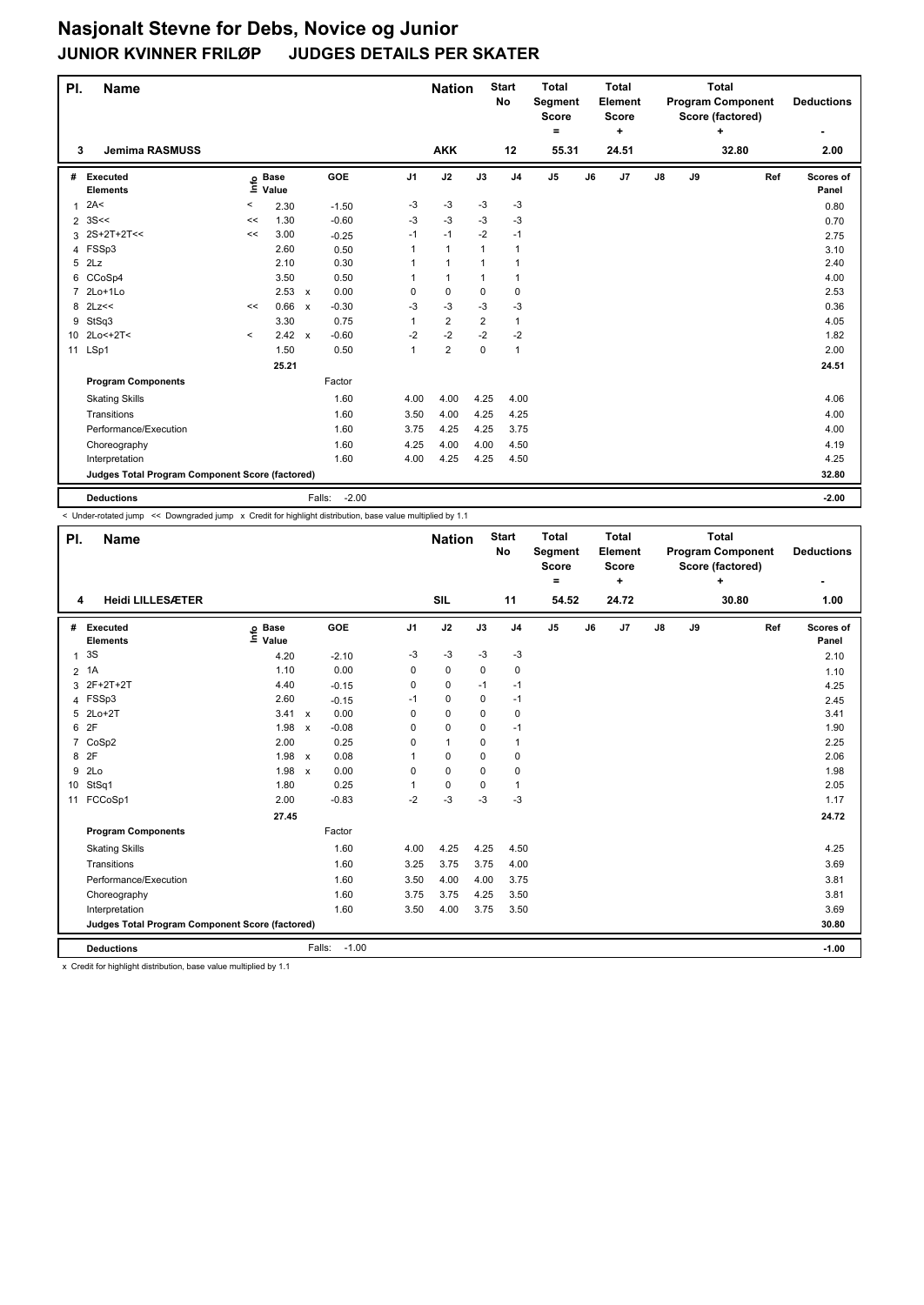| PI.             | <b>Name</b>                                     |    |                   |                           |            |                | <b>Nation</b> |              | <b>Start</b><br><b>No</b> | <b>Total</b><br>Segment<br><b>Score</b><br>$=$ |    | <b>Total</b><br>Element<br><b>Score</b><br>÷ |               |    | <b>Total</b><br><b>Program Component</b><br>Score (factored)<br>÷ |     | <b>Deductions</b>  |
|-----------------|-------------------------------------------------|----|-------------------|---------------------------|------------|----------------|---------------|--------------|---------------------------|------------------------------------------------|----|----------------------------------------------|---------------|----|-------------------------------------------------------------------|-----|--------------------|
| 5               | <b>Sine Mari LEITE</b>                          |    |                   |                           |            |                | <b>OSK</b>    |              | 9                         | 54.25                                          |    | 24.43                                        |               |    | 30.82                                                             |     | 1.00               |
| #               | Executed<br><b>Elements</b>                     |    | e Base<br>⊑ Value |                           | <b>GOE</b> | J <sub>1</sub> | J2            | J3           | J <sub>4</sub>            | J5                                             | J6 | J7                                           | $\mathsf{J}8$ | J9 |                                                                   | Ref | Scores of<br>Panel |
| 1               | 2Lz                                             |    | 2.10              |                           | $-0.83$    | -2             | -3            | -3           | -3                        |                                                |    |                                              |               |    |                                                                   |     | 1.27               |
|                 | $2 \, 3S <$                                     | << | 1.30              |                           | $-0.60$    | $-3$           | $-3$          | $-3$         | $-3$                      |                                                |    |                                              |               |    |                                                                   |     | 0.70               |
|                 | 3 LSp2                                          |    | 1.90              |                           | 0.13       | 0              | $\mathbf{1}$  | 0            | $\mathbf 0$               |                                                |    |                                              |               |    |                                                                   |     | 2.03               |
| 4               | 2A<<                                            | << | 1.10              |                           | $-0.60$    | -3             | $-3$          | $-3$         | $-3$                      |                                                |    |                                              |               |    |                                                                   |     | 0.50               |
| 5               | $2Lz+2T$                                        |    | 3.40              |                           | $-0.15$    | $-1$           | $\mathbf 0$   | 0            | $-1$                      |                                                |    |                                              |               |    |                                                                   |     | 3.25               |
| 6               | $2F+2T$                                         |    | 3.41              | $\boldsymbol{\mathsf{x}}$ | $-0.68$    | $-2$           | $-3$          | $-2$         | $-2$                      |                                                |    |                                              |               |    |                                                                   |     | 2.73               |
|                 | 7 FCSp1                                         |    | 1.90              |                           | 0.13       | $\Omega$       | $\mathbf{1}$  | 0            | $\mathbf 0$               |                                                |    |                                              |               |    |                                                                   |     | 2.03               |
|                 | 8 2Lo+2T                                        |    | 3.41              | $\mathsf{x}$              | $-0.15$    | 0              | $-1$          | $-1$         | $\mathbf 0$               |                                                |    |                                              |               |    |                                                                   |     | 3.26               |
| 9               | CCoSp4                                          |    | 3.50              |                           | 0.50       | 1              | $\mathbf{1}$  | $\mathbf{1}$ | $\mathbf{1}$              |                                                |    |                                              |               |    |                                                                   |     | 4.00               |
| 10 <sup>1</sup> | 2Lo                                             |    | 1.98              | $\boldsymbol{\mathsf{x}}$ | $-0.30$    | $-1$           | $-1$          | $-1$         | $-1$                      |                                                |    |                                              |               |    |                                                                   |     | 1.68               |
| 11              | StSq2                                           |    | 2.60              |                           | 0.38       | $\mathbf{1}$   | $\mathbf{1}$  | $\Omega$     | $\mathbf{1}$              |                                                |    |                                              |               |    |                                                                   |     | 2.98               |
|                 |                                                 |    | 26.60             |                           |            |                |               |              |                           |                                                |    |                                              |               |    |                                                                   |     | 24.43              |
|                 | <b>Program Components</b>                       |    |                   |                           | Factor     |                |               |              |                           |                                                |    |                                              |               |    |                                                                   |     |                    |
|                 | <b>Skating Skills</b>                           |    |                   |                           | 1.60       | 4.00           | 4.25          | 4.00         | 4.00                      |                                                |    |                                              |               |    |                                                                   |     | 4.06               |
|                 | Transitions                                     |    |                   |                           | 1.60       | 3.50           | 3.75          | 4.00         | 3.75                      |                                                |    |                                              |               |    |                                                                   |     | 3.75               |
|                 | Performance/Execution                           |    |                   |                           | 1.60       | 3.75           | 3.75          | 3.75         | 3.25                      |                                                |    |                                              |               |    |                                                                   |     | 3.63               |
|                 | Choreography                                    |    |                   |                           | 1.60       | 4.00           | 3.75          | 4.00         | 4.00                      |                                                |    |                                              |               |    |                                                                   |     | 3.94               |
|                 | Interpretation                                  |    |                   |                           | 1.60       | 4.00           | 4.25          | 3.75         | 3.50                      |                                                |    |                                              |               |    |                                                                   |     | 3.88               |
|                 | Judges Total Program Component Score (factored) |    |                   |                           |            |                |               |              |                           |                                                |    |                                              |               |    |                                                                   |     | 30.82              |
|                 | <b>Deductions</b>                               |    |                   | Falls:                    | $-1.00$    |                |               |              |                           |                                                |    |                                              |               |    |                                                                   |     | $-1.00$            |

<< Downgraded jump x Credit for highlight distribution, base value multiplied by 1.1

| PI.            | <b>Name</b>                                     |          |                            |                                      |                | <b>Nation</b> |             | <b>Start</b><br><b>No</b> | <b>Total</b><br>Segment<br><b>Score</b><br>۰ |    | <b>Total</b><br>Element<br><b>Score</b><br>٠ |               |    | <b>Total</b><br><b>Program Component</b><br>Score (factored)<br>٠ |     | <b>Deductions</b>  |
|----------------|-------------------------------------------------|----------|----------------------------|--------------------------------------|----------------|---------------|-------------|---------------------------|----------------------------------------------|----|----------------------------------------------|---------------|----|-------------------------------------------------------------------|-----|--------------------|
| 6              | <b>Pernille MOEN</b>                            |          |                            |                                      |                | <b>OSK</b>    |             | 4                         | 44.90                                        |    | 20.29                                        |               |    | 26.61                                                             |     | 2.00               |
| #              | Executed<br><b>Elements</b>                     |          | e Base<br>E Value<br>Value | <b>GOE</b>                           | J <sub>1</sub> | J2            | J3          | J <sub>4</sub>            | J <sub>5</sub>                               | J6 | J7                                           | $\mathsf{J}8$ | J9 |                                                                   | Ref | Scores of<br>Panel |
| 1              | 2F+2T+2T                                        |          | 4.40                       | $-0.30$                              | $-1$           | $-1$          | $-1$        | $-1$                      |                                              |    |                                              |               |    |                                                                   |     | 4.10               |
| $\overline{2}$ | 2A<<                                            | <<       | 1.10                       | $-0.60$                              | $-3$           | $-3$          | $-3$        | $-3$                      |                                              |    |                                              |               |    |                                                                   |     | 0.50               |
| 3              | 2A<                                             | $\hat{}$ | 2.30                       | $-1.50$                              | $-3$           | $-3$          | $-3$        | $-3$                      |                                              |    |                                              |               |    |                                                                   |     | 0.80               |
|                | 4 LSp2                                          |          | 1.90                       | 0.25                                 | 1              | $\mathbf{1}$  | 0           | $\mathbf 0$               |                                              |    |                                              |               |    |                                                                   |     | 2.15               |
| 5              | $2Lz+2T2$                                       | e        | 3.30                       | $-0.83$<br>$\boldsymbol{\mathsf{x}}$ | $-3$           | $-3$          | $-3$        | $-2$                      |                                              |    |                                              |               |    |                                                                   |     | 2.47               |
| 6              | 2F                                              |          | 1.98                       | 0.00<br>$\boldsymbol{\mathsf{x}}$    | $\Omega$       | $\mathbf 0$   | $\Omega$    | $\mathbf 0$               |                                              |    |                                              |               |    |                                                                   |     | 1.98               |
| $\overline{7}$ | 2 <sub>LO</sub>                                 |          | 1.98                       | $-0.30$<br>$\boldsymbol{\mathsf{x}}$ | $-1$           | $-1$          | $-1$        | $-1$                      |                                              |    |                                              |               |    |                                                                   |     | 1.68               |
| 8              | FCSp1                                           |          | 1.90                       | $-0.23$                              | $\mathbf 0$    | $-1$          | $-1$        | $-1$                      |                                              |    |                                              |               |    |                                                                   |     | 1.67               |
| 9              | $2Lo+2T<$                                       | $\prec$  | $2.97 \times$              | $-0.90$                              | $-3$           | $-3$          | $-3$        | $-3$                      |                                              |    |                                              |               |    |                                                                   |     | 2.07               |
| 10             | CoSp1                                           |          | 1.70                       | $-0.60$                              | $-2$           | $-2$          | $-2$        | $-2$                      |                                              |    |                                              |               |    |                                                                   |     | 1.10               |
| 11             | StSq1                                           |          | 1.80                       | $-0.03$                              | $-2$           | $\mathbf{1}$  | $\mathbf 0$ | $\mathbf 0$               |                                              |    |                                              |               |    |                                                                   |     | 1.77               |
|                |                                                 |          | 25.33                      |                                      |                |               |             |                           |                                              |    |                                              |               |    |                                                                   |     | 20.29              |
|                | <b>Program Components</b>                       |          |                            | Factor                               |                |               |             |                           |                                              |    |                                              |               |    |                                                                   |     |                    |
|                | <b>Skating Skills</b>                           |          |                            | 1.60                                 | 3.25           | 3.25          | 3.25        | 3.25                      |                                              |    |                                              |               |    |                                                                   |     | 3.25               |
|                | Transitions                                     |          |                            | 1.60                                 | 2.75           | 2.75          | 3.00        | 3.25                      |                                              |    |                                              |               |    |                                                                   |     | 2.94               |
|                | Performance/Execution                           |          |                            | 1.60                                 | 3.00           | 3.25          | 3.50        | 3.50                      |                                              |    |                                              |               |    |                                                                   |     | 3.31               |
|                | Choreography                                    |          |                            | 1.60                                 | 3.00           | 3.50          | 3.50        | 4.00                      |                                              |    |                                              |               |    |                                                                   |     | 3.50               |
|                | Interpretation                                  |          |                            | 1.60                                 | 3.25           | 3.75          | 3.25        | 4.25                      |                                              |    |                                              |               |    |                                                                   |     | 3.63               |
|                | Judges Total Program Component Score (factored) |          |                            |                                      |                |               |             |                           |                                              |    |                                              |               |    |                                                                   |     | 26.61              |
|                | <b>Deductions</b>                               |          |                            | $-2.00$<br>Falls:                    |                |               |             |                           |                                              |    |                                              |               |    |                                                                   |     | $-2.00$            |

< Under-rotated jump << Downgraded jump x Credit for highlight distribution, base value multiplied by 1.1 e Jump take off with wrong edge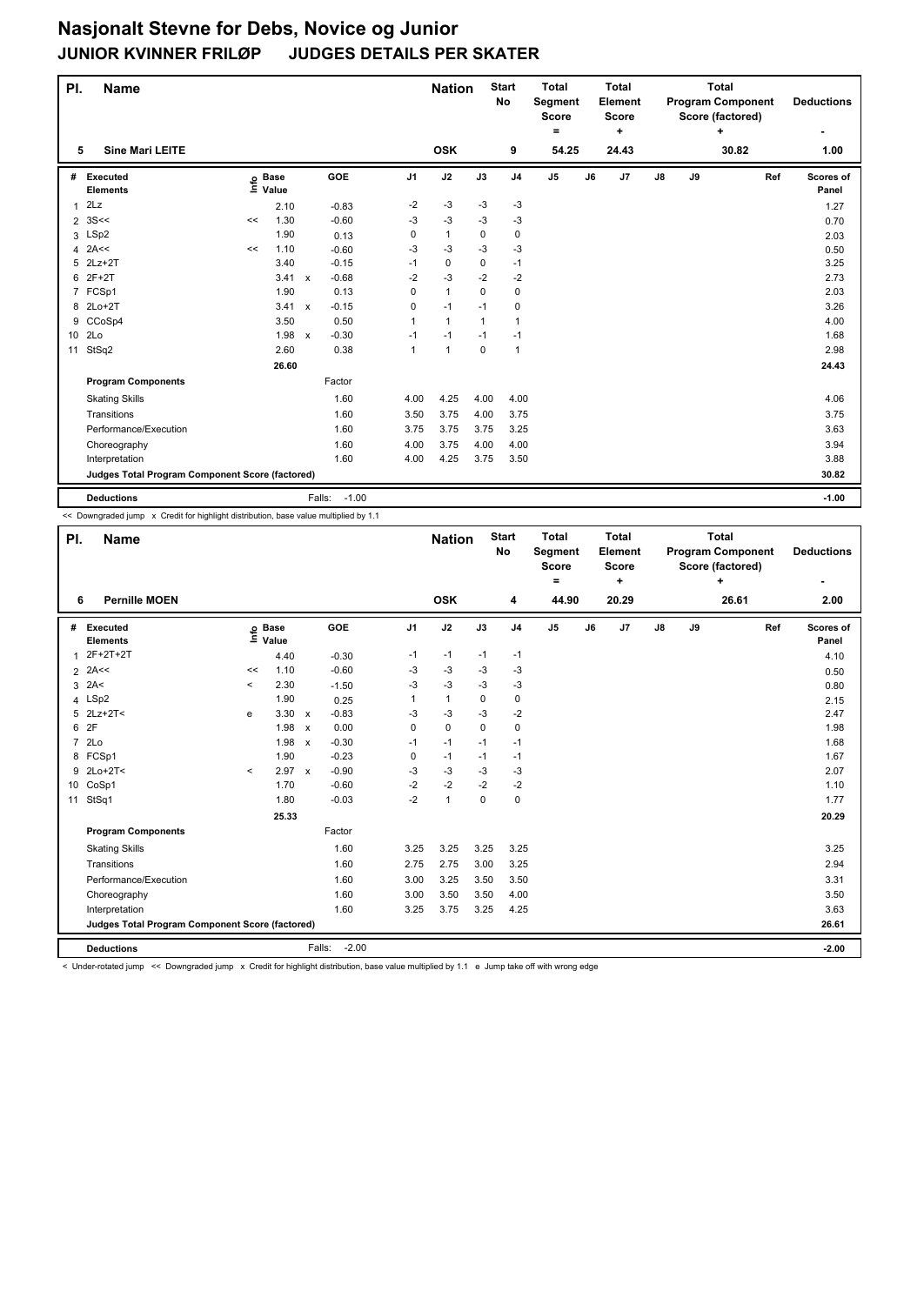| PI.                                             | <b>Name</b>                 |                   |                           |            |                | <b>Nation</b> |              | <b>Start</b><br><b>No</b> | <b>Total</b><br>Segment<br><b>Score</b><br>۰ |    | <b>Total</b><br>Element<br><b>Score</b><br>٠ |               |       | <b>Total</b><br><b>Program Component</b><br>Score (factored)<br>÷ |     | <b>Deductions</b>  |
|-------------------------------------------------|-----------------------------|-------------------|---------------------------|------------|----------------|---------------|--------------|---------------------------|----------------------------------------------|----|----------------------------------------------|---------------|-------|-------------------------------------------------------------------|-----|--------------------|
| 7                                               | <b>Karoline RÅNES</b>       |                   |                           |            |                | <b>TSK</b>    |              | 3                         | 42.87                                        |    | 18.26                                        |               |       | 25.61                                                             |     | 1.00               |
| #                                               | Executed<br><b>Elements</b> | e Base<br>⊑ Value |                           | <b>GOE</b> | J <sub>1</sub> | J2            | J3           | J <sub>4</sub>            | J <sub>5</sub>                               | J6 | J7                                           | $\mathsf{J}8$ | J9    |                                                                   | Ref | Scores of<br>Panel |
| $\mathbf{1}$                                    | 2Lo                         | 1.80              |                           | 0.23       | 1              | 0             | $\mathbf{1}$ | $\mathbf{1}$              |                                              |    |                                              |               |       |                                                                   |     | 2.03               |
| $\overline{2}$                                  | 1A                          | 1.10              |                           | 0.05       | 0              | 0             | 0            | 1                         |                                              |    |                                              |               |       |                                                                   |     | 1.15               |
| 3                                               | 2F+1T                       | 2.20              |                           | $-0.15$    | 0              | $-1$          | $-1$         | 0                         |                                              |    |                                              |               |       |                                                                   |     | 2.05               |
| 4                                               | FSSp1                       | 2.00              |                           | $-0.45$    | -2             | 0             | $-2$         | $-2$                      |                                              |    |                                              |               |       |                                                                   |     | 1.55               |
| 5                                               | 2Lo                         | 1.80              |                           | $-0.60$    | $-2$           | -2            | $-2$         | $-2$                      |                                              |    |                                              |               |       |                                                                   |     | 1.20               |
| 6                                               | StSq2                       | 2.60              |                           | 0.25       | 0              | 0             | $\mathbf{1}$ | $\mathbf{1}$              |                                              |    |                                              |               |       |                                                                   |     | 2.85               |
|                                                 | 7 2F                        | 1.98              | $\boldsymbol{\mathsf{x}}$ | $-0.90$    | $-3$           | -3            | $-3$         | $-3$                      |                                              |    |                                              |               |       |                                                                   |     | 1.08               |
| 8                                               | 2T                          | 1.43              | $\boldsymbol{\mathsf{x}}$ | $-0.45$    | $-2$           | $-2$          | $-3$         | $-2$                      |                                              |    |                                              |               |       |                                                                   |     | 0.98               |
| 9                                               | CCoSp2                      | 2.50              |                           | $-0.30$    | $-1$           | $-1$          | $-1$         | -1                        |                                              |    |                                              |               |       |                                                                   |     | 2.20               |
| 10 2F                                           |                             | 1.98              | $\mathsf{x}$              | $-0.08$    | 0              | 0             | 0            | $-1$                      |                                              |    |                                              |               |       |                                                                   |     | 1.90               |
|                                                 | 11 LSp1                     | 1.50              |                           | $-0.23$    | $-1$           | $\mathbf 0$   | $-1$         | $-1$                      |                                              |    |                                              |               |       |                                                                   |     | 1.27               |
|                                                 |                             | 20.89             |                           |            |                |               |              |                           |                                              |    |                                              |               |       |                                                                   |     | 18.26              |
|                                                 | <b>Program Components</b>   |                   |                           | Factor     |                |               |              |                           |                                              |    |                                              |               |       |                                                                   |     |                    |
|                                                 | <b>Skating Skills</b>       |                   |                           | 1.60       | 3.50           | 3.50          | 4.00         | 4.00                      |                                              |    |                                              |               |       |                                                                   |     | 3.75               |
|                                                 | Transitions                 |                   |                           | 1.60       | 3.00           | 2.50          | 2.50         | 3.50                      |                                              |    |                                              |               |       |                                                                   |     | 2.88               |
|                                                 | Performance/Execution       |                   |                           | 1.60       | 3.50           | 3.00          | 3.00         | 2.75                      |                                              |    |                                              |               |       |                                                                   |     | 3.06               |
|                                                 | Choreography                |                   |                           | 1.60       | 3.50           | 2.75          | 2.75         | 3.00                      |                                              |    |                                              |               |       |                                                                   |     | 3.00               |
|                                                 | Interpretation              |                   |                           | 1.60       | 3.50           | 3.00          | 3.25         | 3.50                      |                                              |    |                                              |               |       |                                                                   |     | 3.31               |
| Judges Total Program Component Score (factored) |                             |                   |                           |            |                |               |              |                           |                                              |    |                                              |               | 25.61 |                                                                   |     |                    |
|                                                 | <b>Deductions</b>           |                   | Falls:                    | $-1.00$    |                |               |              |                           |                                              |    |                                              |               |       |                                                                   |     | $-1.00$            |

x Credit for highlight distribution, base value multiplied by 1.1

| PI.             | <b>Name</b>                                     |         |                            |              |                   |                | <b>Nation</b> |          | <b>Start</b><br>No | <b>Total</b><br>Segment<br><b>Score</b><br>$=$ |    | <b>Total</b><br>Element<br><b>Score</b><br>÷ |               |    | <b>Total</b><br><b>Program Component</b><br>Score (factored)<br>٠ |     | <b>Deductions</b>  |
|-----------------|-------------------------------------------------|---------|----------------------------|--------------|-------------------|----------------|---------------|----------|--------------------|------------------------------------------------|----|----------------------------------------------|---------------|----|-------------------------------------------------------------------|-----|--------------------|
| 8               | Hanna Kai Barstad GOLBERG                       |         |                            |              |                   |                | <b>BKK</b>    |          | 8                  | 41.74                                          |    | 17.23                                        |               |    | 26.51                                                             |     | 2.00               |
|                 | # Executed<br><b>Elements</b>                   |         | e Base<br>E Value<br>Value |              | GOE               | J <sub>1</sub> | J2            | J3       | J <sub>4</sub>     | J <sub>5</sub>                                 | J6 | J7                                           | $\mathsf{J}8$ | J9 |                                                                   | Ref | Scores of<br>Panel |
| $\mathbf{1}$    | LSp2                                            |         | 1.90                       |              | 0.25              | 0              | $\mathbf{1}$  | 1        | 0                  |                                                |    |                                              |               |    |                                                                   |     | 2.15               |
|                 | 2 2F                                            |         | 1.80                       |              | 0.15              | 0              | $\mathbf 0$   |          | 1                  |                                                |    |                                              |               |    |                                                                   |     | 1.95               |
| 3               | 1A                                              |         | 1.10                       |              | 0.00              | 0              | $\mathbf 0$   | $\Omega$ | 0                  |                                                |    |                                              |               |    |                                                                   |     | 1.10               |
| 4               | 2Lz                                             | $\,<\,$ | 1.50                       |              | $-0.90$           | $-3$           | $-3$          | $-3$     | $-3$               |                                                |    |                                              |               |    |                                                                   |     | 0.60               |
|                 | 5 FCSp2                                         |         | 2.30                       |              | 0.13              | 0              | $\mathbf{1}$  | 0        | 0                  |                                                |    |                                              |               |    |                                                                   |     | 2.43               |
|                 | 6 2S                                            |         | 1.43                       | $\mathsf{x}$ | $-0.60$           | $-3$           | $-3$          | $-3$     | $-3$               |                                                |    |                                              |               |    |                                                                   |     | 0.83               |
| $7^{\circ}$     | StSq2                                           |         | 2.60                       |              | 0.38              | 0              | $\mathbf{1}$  | 1        | 1                  |                                                |    |                                              |               |    |                                                                   |     | 2.98               |
|                 | 8 2Lo+SEQ                                       |         | 1.58                       | $\mathsf{x}$ | $-0.60$           | $-2$           | $-2$          | $-2$     | $-2$               |                                                |    |                                              |               |    |                                                                   |     | 0.98               |
|                 | 9 1Lz                                           |         | 0.66                       | $\mathbf{x}$ | $-0.05$           | 0              | $-2$          | 0        | 0                  |                                                |    |                                              |               |    |                                                                   |     | 0.61               |
| 10 <sup>1</sup> | 2Lo                                             |         | 1.98                       | $\mathbf{x}$ | 0.00              | 0              | $\mathbf 0$   | $\Omega$ | 0                  |                                                |    |                                              |               |    |                                                                   |     | 1.98               |
|                 | 11 CCoSpB                                       |         | 1.70                       |              | $-0.08$           | $\Omega$       | $\mathbf 0$   | $\Omega$ | $-1$               |                                                |    |                                              |               |    |                                                                   |     | 1.62               |
|                 |                                                 |         | 18.55                      |              |                   |                |               |          |                    |                                                |    |                                              |               |    |                                                                   |     | 17.23              |
|                 | <b>Program Components</b>                       |         |                            |              | Factor            |                |               |          |                    |                                                |    |                                              |               |    |                                                                   |     |                    |
|                 | <b>Skating Skills</b>                           |         |                            |              | 1.60              | 3.75           | 3.75          | 3.75     | 3.50               |                                                |    |                                              |               |    |                                                                   |     | 3.69               |
|                 | Transitions                                     |         |                            |              | 1.60              | 3.25           | 3.00          | 3.25     | 2.75               |                                                |    |                                              |               |    |                                                                   |     | 3.06               |
|                 | Performance/Execution                           |         |                            |              | 1.60              | 3.00           | 3.50          | 3.50     | 2.50               |                                                |    |                                              |               |    |                                                                   |     | 3.13               |
|                 | Choreography                                    |         |                            |              | 1.60              | 3.50           | 3.25          | 3.50     | 3.50               |                                                |    |                                              |               |    |                                                                   |     | 3.44               |
|                 | Interpretation                                  |         |                            |              | 1.60              | 3.25           | 3.50          | 3.50     | 2.75               |                                                |    |                                              |               |    |                                                                   |     | 3.25               |
|                 | Judges Total Program Component Score (factored) |         |                            |              |                   |                |               |          |                    |                                                |    |                                              |               |    |                                                                   |     | 26.51              |
|                 | <b>Deductions</b>                               |         |                            |              | $-2.00$<br>Falls: |                |               |          |                    |                                                |    |                                              |               |    |                                                                   |     | $-2.00$            |

< Under-rotated jump x Credit for highlight distribution, base value multiplied by 1.1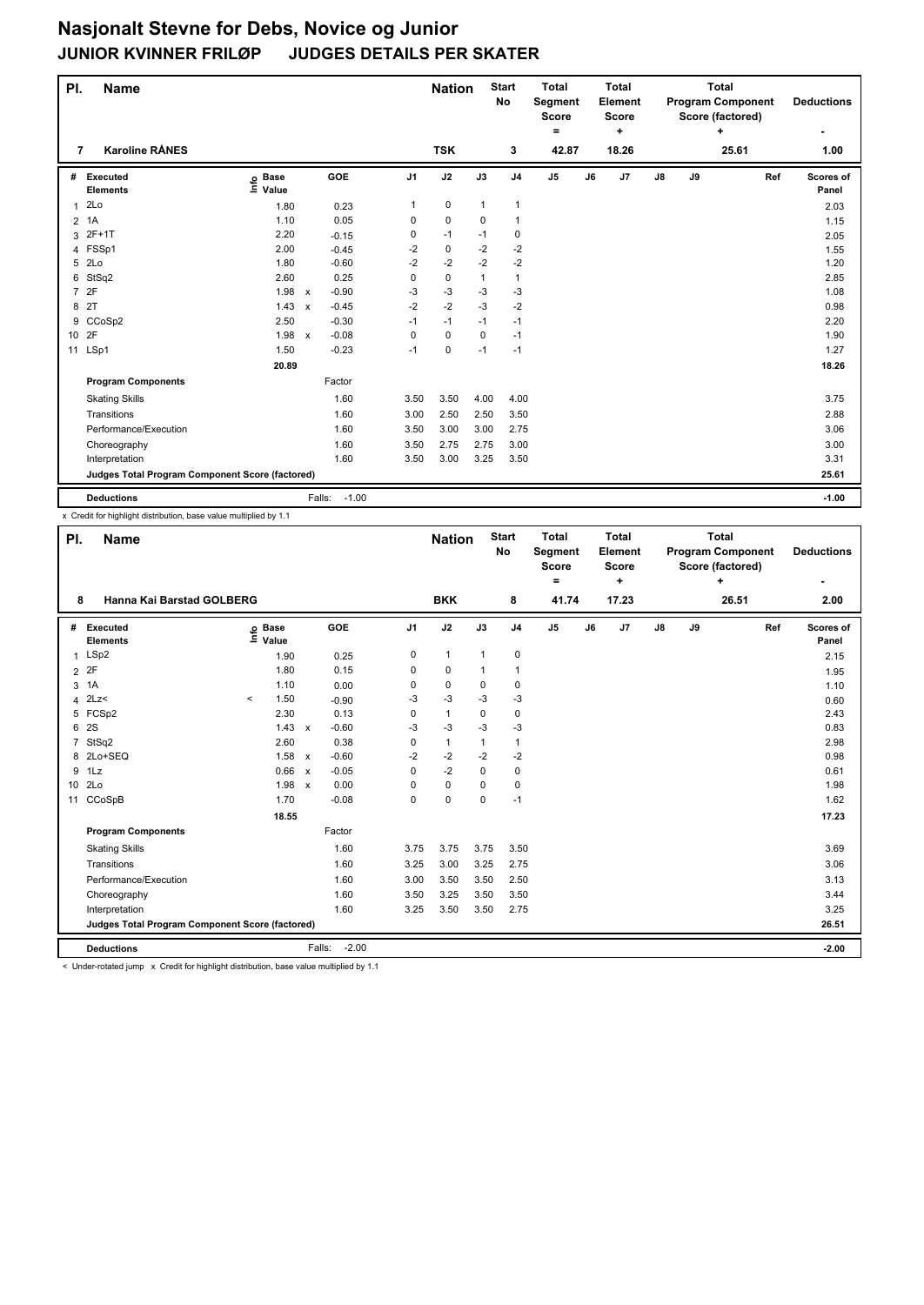| PI. | <b>Name</b>                                     |         |                   |                                      |                | <b>Nation</b> |              | <b>Start</b><br><b>No</b> | <b>Total</b><br>Segment<br><b>Score</b><br>۰ | <b>Total</b><br>Element<br><b>Score</b><br>٠ |               |    | <b>Total</b><br><b>Program Component</b><br>Score (factored)<br>÷ |     | <b>Deductions</b>  |
|-----|-------------------------------------------------|---------|-------------------|--------------------------------------|----------------|---------------|--------------|---------------------------|----------------------------------------------|----------------------------------------------|---------------|----|-------------------------------------------------------------------|-----|--------------------|
| 9   | <b>Sunniva HANSEN</b>                           |         |                   |                                      |                | <b>OSK</b>    |              | $\overline{7}$            | 41.66                                        | 17.35                                        |               |    | 25.31                                                             |     | 1.00               |
| #   | Executed<br><b>Elements</b>                     |         | e Base<br>⊑ Value | <b>GOE</b>                           | J <sub>1</sub> | J2            | J3           | J <sub>4</sub>            | J <sub>5</sub>                               | J7<br>J6                                     | $\mathsf{J}8$ | J9 |                                                                   | Ref | Scores of<br>Panel |
|     | $1.1A+2T5$                                      | $\,<\,$ | 2.00              | $-0.45$                              | $-1$           | $-3$          | $-2$         | $-3$                      |                                              |                                              |               |    |                                                                   |     | 1.55               |
|     | 2 2S+2Lo<<+Lo                                   | <<      | 1.80              | $-0.50$                              | $-2$           | $-2$          | $-3$         | $-3$                      |                                              |                                              |               |    |                                                                   |     | 1.30               |
|     | $3$ 2Lo $<<$                                    | <<      | 0.50              | $-0.28$                              | $-3$           | $-2$          | $-3$         | $-3$                      |                                              |                                              |               |    |                                                                   |     | 0.22               |
| 4   | 2F                                              |         | 1.80              | $-0.08$                              | 0              | $\mathbf 0$   | 0            | $-1$                      |                                              |                                              |               |    |                                                                   |     | 1.72               |
| 5   | FCSp2                                           |         | 2.30              | 0.25                                 | 0              | $\mathbf{1}$  | 0            | $\mathbf{1}$              |                                              |                                              |               |    |                                                                   |     | 2.55               |
| 6   | 2Lz                                             | e       | 1.50              | $-0.90$                              | $-3$           | $-3$          | $-3$         | $-3$                      |                                              |                                              |               |    |                                                                   |     | 0.60               |
| 7   | CCoSp3                                          |         | 3.00              | 0.25                                 | $\mathbf 0$    | $\mathbf{1}$  | $\mathbf{1}$ | $\mathbf 0$               |                                              |                                              |               |    |                                                                   |     | 3.25               |
| 8   | 2F<                                             | $\prec$ | 1.43              | $-0.75$<br>$\boldsymbol{\mathsf{x}}$ | $-2$           | $-3$          | $-2$         | $-3$                      |                                              |                                              |               |    |                                                                   |     | 0.68               |
| 9   | StSq2                                           |         | 2.60              | 0.25                                 | $\mathbf 0$    | $\mathbf{1}$  | 1            | $\mathbf 0$               |                                              |                                              |               |    |                                                                   |     | 2.85               |
| 10  | 2S+1A+SEQ                                       |         | 2.11              | $-0.30$<br>$\boldsymbol{\mathsf{x}}$ | $-1$           | $-1$          | $-1$         | $-3$                      |                                              |                                              |               |    |                                                                   |     | 1.81               |
|     | 11 LSpB                                         |         | 1.20              | $-0.38$                              | $-1$           | $-1$          | $-1$         | $-2$                      |                                              |                                              |               |    |                                                                   |     | 0.82               |
|     |                                                 |         | 20.24             |                                      |                |               |              |                           |                                              |                                              |               |    |                                                                   |     | 17.35              |
|     | <b>Program Components</b>                       |         |                   | Factor                               |                |               |              |                           |                                              |                                              |               |    |                                                                   |     |                    |
|     | <b>Skating Skills</b>                           |         |                   | 1.60                                 | 3.25           | 3.50          | 3.50         | 2.75                      |                                              |                                              |               |    |                                                                   |     | 3.25               |
|     | Transitions                                     |         |                   | 1.60                                 | 2.75           | 3.00          | 3.00         | 2.50                      |                                              |                                              |               |    |                                                                   |     | 2.81               |
|     | Performance/Execution                           |         |                   | 1.60                                 | 3.50           | 3.50          | 3.50         | 3.25                      |                                              |                                              |               |    |                                                                   |     | 3.44               |
|     | Choreography                                    |         |                   | 1.60                                 | 3.25           | 3.25          | 3.50         | 2.50                      |                                              |                                              |               |    |                                                                   |     | 3.13               |
|     | Interpretation                                  |         |                   | 1.60                                 | 3.00           | 3.25          | 3.25         | 3.25                      |                                              |                                              |               |    |                                                                   |     | 3.19               |
|     | Judges Total Program Component Score (factored) |         |                   |                                      |                |               |              |                           |                                              |                                              |               |    |                                                                   |     | 25.31              |
|     | <b>Deductions</b>                               |         |                   | $-1.00$<br>Falls:                    |                |               |              |                           |                                              |                                              |               |    |                                                                   |     | $-1.00$            |

< Under-rotated jump << Downgraded jump x Credit for highlight distribution, base value multiplied by 1.1 e Jump take off with wrong edge

| PI.             | <b>Name</b>                                     |         |                            |                         |                | <b>Nation</b> |             | <b>Start</b><br>No | <b>Total</b><br>Segment<br><b>Score</b><br>٠ |    | Total<br>Element<br><b>Score</b><br>٠ |               |    | Total<br><b>Program Component</b><br>Score (factored)<br>÷ |     | <b>Deductions</b>  |
|-----------------|-------------------------------------------------|---------|----------------------------|-------------------------|----------------|---------------|-------------|--------------------|----------------------------------------------|----|---------------------------------------|---------------|----|------------------------------------------------------------|-----|--------------------|
| 10              | Mia Aschim NØKLEBY                              |         |                            |                         |                | <b>AKK</b>    |             | 6                  | 41.42                                        |    | 16.01                                 |               |    | 27.41                                                      |     | 2.00               |
| #               | Executed<br><b>Elements</b>                     |         | e Base<br>E Value<br>Value | GOE                     | J <sub>1</sub> | J2            | J3          | J <sub>4</sub>     | J <sub>5</sub>                               | J6 | J7                                    | $\mathsf{J}8$ | J9 |                                                            | Ref | Scores of<br>Panel |
| 1               | 2A<<                                            | <<      | 1.10                       | $-0.60$                 | -3             | -3            | -3          | -3                 |                                              |    |                                       |               |    |                                                            |     | 0.50               |
|                 | 2 2 S + 2 Lo <<                                 | <<      | 1.80                       | $-0.60$                 | -3             | $-3$          | -3          | $-3$               |                                              |    |                                       |               |    |                                                            |     | 1.20               |
| 3               | $2Lz+1T$                                        |         | 2.50                       | 0.08                    | 0              | $\mathbf{1}$  | $\Omega$    | 0                  |                                              |    |                                       |               |    |                                                            |     | 2.58               |
|                 | 4 FCoSp2                                        |         | 2.00                       | 0.13                    | 0              | $\mathbf{1}$  | 0           | 0                  |                                              |    |                                       |               |    |                                                            |     | 2.13               |
|                 | 5 2F                                            |         | 1.80                       | $-0.30$                 | $\mathbf 0$    | $-1$          | $-1$        | $-2$               |                                              |    |                                       |               |    |                                                            |     | 1.50               |
| 6               | LSpB                                            |         | 1.20                       | 0.10                    | $-1$           | $\mathbf{1}$  | 1           | $-1$               |                                              |    |                                       |               |    |                                                            |     | 1.30               |
| $\overline{7}$  | 2F<                                             | $\prec$ | 1.43                       | $-0.90$<br>$\mathsf{x}$ | $-3$           | $-3$          | $-3$        | $-3$               |                                              |    |                                       |               |    |                                                            |     | 0.53               |
| 8               | 1Lo                                             |         | 0.50                       | $-0.08$                 | $-1$           | $-1$          | $\mathbf 0$ | $-1$               |                                              |    |                                       |               |    |                                                            |     | 0.42               |
| 9               | 2Lz                                             |         | 2.31                       | $-0.08$<br>$\mathsf{x}$ | $\mathbf{1}$   | $-3$          | $\Omega$    | $\mathbf{1}$       |                                              |    |                                       |               |    |                                                            |     | 2.23               |
| 10 <sup>°</sup> | StSq1                                           |         | 1.80                       | $-0.10$                 | $-1$           | $\mathbf{1}$  | $-1$        | $-1$               |                                              |    |                                       |               |    |                                                            |     | 1.70               |
| 11              | CCoSp1                                          |         | 2.00                       | $-0.08$                 | 0              | $\mathbf 0$   | $\mathbf 0$ | $-1$               |                                              |    |                                       |               |    |                                                            |     | 1.92               |
|                 |                                                 |         | 18.44                      |                         |                |               |             |                    |                                              |    |                                       |               |    |                                                            |     | 16.01              |
|                 | <b>Program Components</b>                       |         |                            | Factor                  |                |               |             |                    |                                              |    |                                       |               |    |                                                            |     |                    |
|                 | <b>Skating Skills</b>                           |         |                            | 1.60                    | 3.50           | 3.50          | 3.50        | 3.50               |                                              |    |                                       |               |    |                                                            |     | 3.50               |
|                 | Transitions                                     |         |                            | 1.60                    | 3.25           | 3.50          | 3.25        | 3.50               |                                              |    |                                       |               |    |                                                            |     | 3.38               |
|                 | Performance/Execution                           |         |                            | 1.60                    | 3.00           | 3.75          | 3.00        | 3.00               |                                              |    |                                       |               |    |                                                            |     | 3.19               |
|                 | Choreography                                    |         |                            | 1.60                    | 3.75           | 3.75          | 3.75        | 4.00               |                                              |    |                                       |               |    |                                                            |     | 3.81               |
|                 | Interpretation                                  |         |                            | 1.60                    | 3.00           | 3.75          | 2.75        | 3.50               |                                              |    |                                       |               |    |                                                            |     | 3.25               |
|                 | Judges Total Program Component Score (factored) |         |                            |                         |                |               |             |                    |                                              |    |                                       |               |    | 27.41                                                      |     |                    |
|                 | <b>Deductions</b>                               |         |                            | Falls:                  | $-2.00$        |               |             |                    |                                              |    |                                       |               |    |                                                            |     | $-2.00$            |

< Under-rotated jump << Downgraded jump x Credit for highlight distribution, base value multiplied by 1.1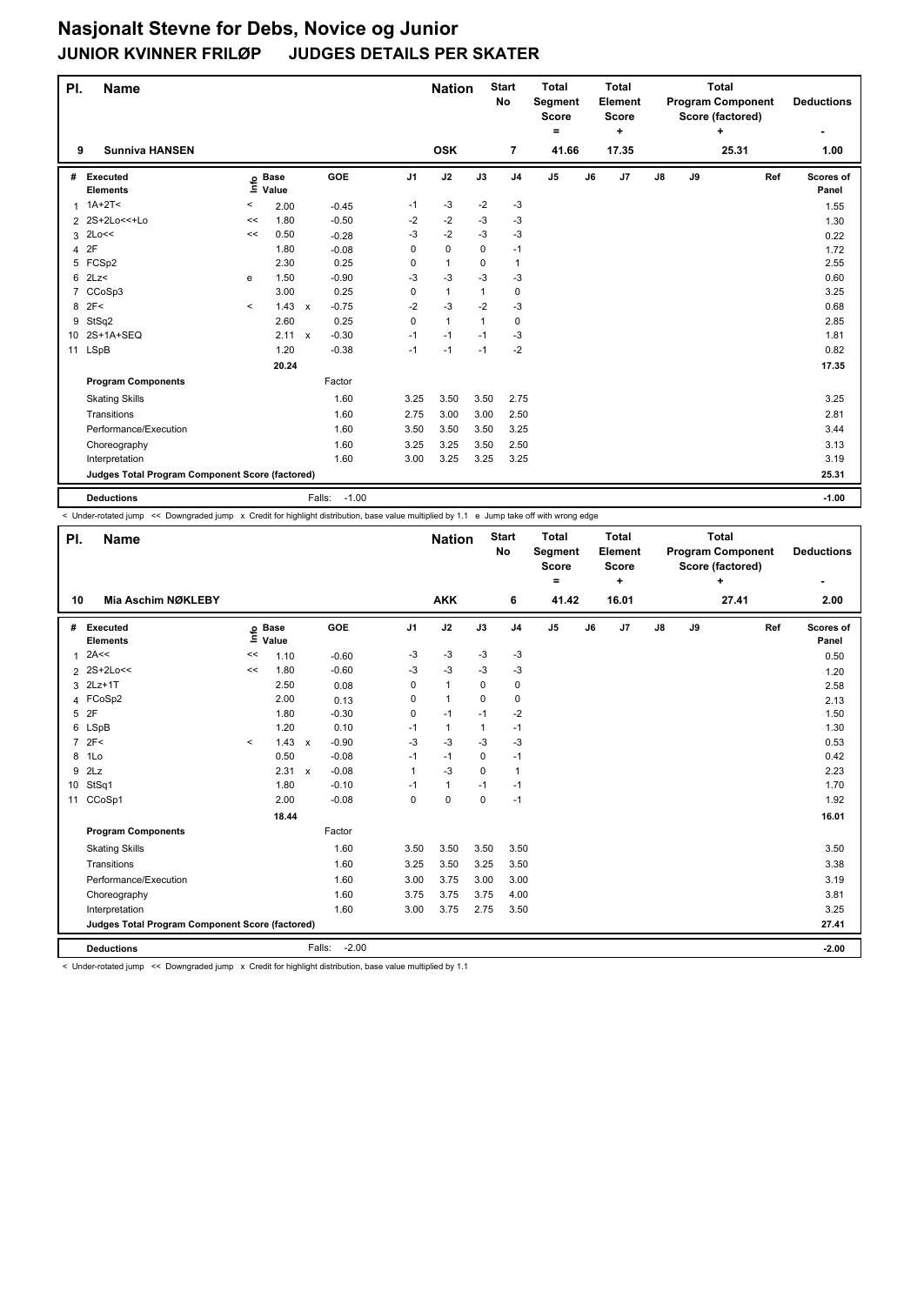| PI.            | <b>Name</b>                                     |                   |       |                                      |      | <b>Nation</b> |              | <b>Start</b><br><b>No</b> | <b>Total</b><br>Segment<br><b>Score</b> |    | <b>Total</b><br><b>Element</b><br><b>Score</b> |    |    | <b>Total</b><br><b>Program Component</b><br>Score (factored) |     | <b>Deductions</b>         |
|----------------|-------------------------------------------------|-------------------|-------|--------------------------------------|------|---------------|--------------|---------------------------|-----------------------------------------|----|------------------------------------------------|----|----|--------------------------------------------------------------|-----|---------------------------|
|                |                                                 |                   |       |                                      |      |               |              |                           | ۰                                       |    | ٠                                              |    |    | ÷                                                            |     | ۰                         |
| 11             | <b>Tonje HAGEN</b>                              |                   |       |                                      |      | <b>SKK</b>    |              | 5                         | 33.21                                   |    | 14.09                                          |    |    | 21.12                                                        |     | 2.00                      |
| #              | <b>Executed</b><br><b>Elements</b>              | e Base<br>⊑ Value |       | <b>GOE</b>                           | J1   | J2            | J3           | J <sub>4</sub>            | J <sub>5</sub>                          | J6 | J7                                             | J8 | J9 |                                                              | Ref | <b>Scores of</b><br>Panel |
| 1              | 2A                                              |                   | 3.30  | $-1.50$                              | -3   | $-3$          | $-3$         | $-3$                      |                                         |    |                                                |    |    |                                                              |     | 1.80                      |
| $\overline{2}$ | 2Lz                                             |                   | 2.10  | 0.30                                 | 1    | $\mathbf{1}$  | $\mathbf{1}$ | 1                         |                                         |    |                                                |    |    |                                                              |     | 2.40                      |
| 3              | 2Lo                                             |                   | 1.80  | $-0.15$                              | 0    | 0             | 0            | $-2$                      |                                         |    |                                                |    |    |                                                              |     | 1.65                      |
| 4              | CCoSpB                                          |                   | 1.70  | $-0.23$                              | 0    | 0             | $-2$         | $-1$                      |                                         |    |                                                |    |    |                                                              |     | 1.47                      |
| 5              | 2F                                              |                   | 1.80  | $-0.68$                              | -2   | -3            | $-2$         | $-2$                      |                                         |    |                                                |    |    |                                                              |     | 1.12                      |
| 6              | 2F                                              |                   | 1.80  | $-0.75$                              | $-2$ | $-3$          | $-3$         | $-2$                      |                                         |    |                                                |    |    |                                                              |     | 1.05                      |
|                | 7 FSSp1                                         |                   | 2.00  | $-0.68$                              | $-2$ | $-2$          | $-2$         | $-3$                      |                                         |    |                                                |    |    |                                                              |     | 1.32                      |
| 8              | StSq1                                           |                   | 1.80  | $-0.30$                              | $-1$ | $-1$          | $-1$         | $-1$                      |                                         |    |                                                |    |    |                                                              |     | 1.50                      |
| 9              | 2Lo+2Lo<<                                       | <<                | 2.53  | $-0.75$<br>$\boldsymbol{\mathsf{x}}$ | $-1$ | -3            | $-3$         | -3                        |                                         |    |                                                |    |    |                                                              |     | 1.78                      |
|                | 10 LSp                                          |                   | 0.00  | 0.00                                 |      |               |              |                           |                                         |    |                                                |    |    |                                                              |     | 0.00                      |
|                |                                                 |                   | 18.83 |                                      |      |               |              |                           |                                         |    |                                                |    |    |                                                              |     | 14.09                     |
|                | <b>Program Components</b>                       |                   |       | Factor                               |      |               |              |                           |                                         |    |                                                |    |    |                                                              |     |                           |
|                | <b>Skating Skills</b>                           |                   |       | 1.60                                 | 3.50 | 3.50          | 3.25         | 3.25                      |                                         |    |                                                |    |    |                                                              |     | 3.38                      |
|                | Transitions                                     |                   |       | 1.60                                 | 2.50 | 2.50          | 2.25         | 2.75                      |                                         |    |                                                |    |    |                                                              |     | 2.50                      |
|                | Performance/Execution                           |                   |       | 1.60                                 | 2.25 | 2.50          | 2.25         | 1.75                      |                                         |    |                                                |    |    |                                                              |     | 2.19                      |
|                | Choreography                                    |                   |       | 1.60                                 | 3.25 | 2.75          | 3.00         | 2.50                      |                                         |    |                                                |    |    |                                                              |     | 2.88                      |
|                | Interpretation                                  |                   |       | 1.60                                 | 2.25 | 2.50          | 2.00         | 2.25                      |                                         |    |                                                |    |    |                                                              |     | 2.25                      |
|                | Judges Total Program Component Score (factored) |                   |       |                                      |      |               |              |                           |                                         |    |                                                |    |    |                                                              |     | 21.12                     |
|                | <b>Deductions</b>                               |                   |       | $-1.00$<br>Time violation:           |      |               |              |                           | $-1.00$<br>Falls:                       |    |                                                |    |    |                                                              |     | $-2.00$                   |

<< Downgraded jump x Credit for highlight distribution, base value multiplied by 1.1

| PI.            | <b>Name</b>                                     |         |                   |                      |                | <b>Nation</b> |          | <b>Start</b><br><b>No</b> | <b>Total</b><br>Segment<br><b>Score</b><br>$=$ |    | <b>Total</b><br>Element<br><b>Score</b><br>÷ |               |    | <b>Total</b><br><b>Program Component</b><br>Score (factored)<br>÷ |     | <b>Deductions</b>  |
|----------------|-------------------------------------------------|---------|-------------------|----------------------|----------------|---------------|----------|---------------------------|------------------------------------------------|----|----------------------------------------------|---------------|----|-------------------------------------------------------------------|-----|--------------------|
| 12             | <b>Cornelia BULL</b>                            |         |                   |                      |                | <b>AKK</b>    |          | $\mathbf{2}$              | 31.88                                          |    | 13.68                                        |               |    | 21.20                                                             |     | 3.00               |
| #              | <b>Executed</b><br><b>Elements</b>              |         | e Base<br>⊑ Value | <b>GOE</b>           | J <sub>1</sub> | J2            | J3       | J <sub>4</sub>            | J <sub>5</sub>                                 | J6 | J <sub>7</sub>                               | $\mathsf{J}8$ | J9 |                                                                   | Ref | Scores of<br>Panel |
| 1              | 2Lo                                             |         | 1.80              | 0.00                 | 0              | 0             | 0        | $\mathbf 0$               |                                                |    |                                              |               |    |                                                                   |     | 1.80               |
| $\overline{2}$ | 2F<                                             | $\prec$ | 1.30              | $-0.90$              | $-3$           | -3            | $-3$     | $-3$                      |                                                |    |                                              |               |    |                                                                   |     | 0.40               |
| 3              | 1Lz                                             | e       | 0.60              | $-0.15$              | $-2$           | $-1$          | $-2$     | $-1$                      |                                                |    |                                              |               |    |                                                                   |     | 0.45               |
| $\overline{4}$ | 2F<<                                            | <<      | 0.50              | $-0.30$              | -3             | $-3$          | $-3$     | $-3$                      |                                                |    |                                              |               |    |                                                                   |     | 0.20               |
|                | 5 FSSp2                                         |         | 2.30              | 0.05                 | 1              | $\pmb{0}$     | $-1$     | $\mathbf 0$               |                                                |    |                                              |               |    |                                                                   |     | 2.35               |
| 6              | 2 <sub>LO</sub>                                 |         | 1.80              | $-0.90$              | $-3$           | $-3$          | $-3$     | $-3$                      |                                                |    |                                              |               |    |                                                                   |     | 0.90               |
|                | 7 1S                                            |         | 0.44              | 0.00<br>$\mathsf{x}$ | $\Omega$       | $\mathbf 0$   | 0        | 0                         |                                                |    |                                              |               |    |                                                                   |     | 0.44               |
|                | 8 LSp1                                          |         | 1.50              | 0.00                 | 0              | $\mathbf 0$   | 0        | 0                         |                                                |    |                                              |               |    |                                                                   |     | 1.50               |
| 9              | StSq1                                           |         | 1.80              | $-0.30$              | $-2$           | 0             | $-1$     | $-1$                      |                                                |    |                                              |               |    |                                                                   |     | 1.50               |
|                | 10 1A                                           |         | 1.21 x            | 0.05                 | 0              | 0             | 0        | $\mathbf{1}$              |                                                |    |                                              |               |    |                                                                   |     | 1.26               |
| 11             | CCoSp2                                          |         | 2.50              | 0.38                 | 1              | $\mathbf{1}$  | $\Omega$ | $\mathbf{1}$              |                                                |    |                                              |               |    |                                                                   |     | 2.88               |
|                |                                                 |         | 15.75             |                      |                |               |          |                           |                                                |    |                                              |               |    |                                                                   |     | 13.68              |
|                | <b>Program Components</b>                       |         |                   | Factor               |                |               |          |                           |                                                |    |                                              |               |    |                                                                   |     |                    |
|                | <b>Skating Skills</b>                           |         |                   | 1.60                 | 3.25           | 2.50          | 3.00     | 3.00                      |                                                |    |                                              |               |    |                                                                   |     | 2.94               |
|                | Transitions                                     |         |                   | 1.60                 | 2.75           | 2.25          | 2.25     | 2.00                      |                                                |    |                                              |               |    |                                                                   |     | 2.31               |
|                | Performance/Execution                           |         |                   | 1.60                 | 2.50           | 2.50          | 2.75     | 2.00                      |                                                |    |                                              |               |    |                                                                   |     | 2.44               |
|                | Choreography                                    |         |                   | 1.60                 | 3.50           | 2.50          | 2.50     | 2.50                      |                                                |    |                                              |               |    |                                                                   |     | 2.75               |
|                | Interpretation                                  |         |                   | 1.60                 | 3.00           | 3.00          | 2.50     | 2.75                      |                                                |    |                                              |               |    |                                                                   |     | 2.81               |
|                | Judges Total Program Component Score (factored) |         |                   |                      |                |               |          |                           |                                                |    |                                              |               |    |                                                                   |     | 21.20              |
|                | <b>Deductions</b>                               |         |                   | $-3.00$<br>Falls:    |                |               |          |                           |                                                |    |                                              |               |    |                                                                   |     | $-3.00$            |

< Under-rotated jump << Downgraded jump x Credit for highlight distribution, base value multiplied by 1.1 e Jump take off with wrong edge